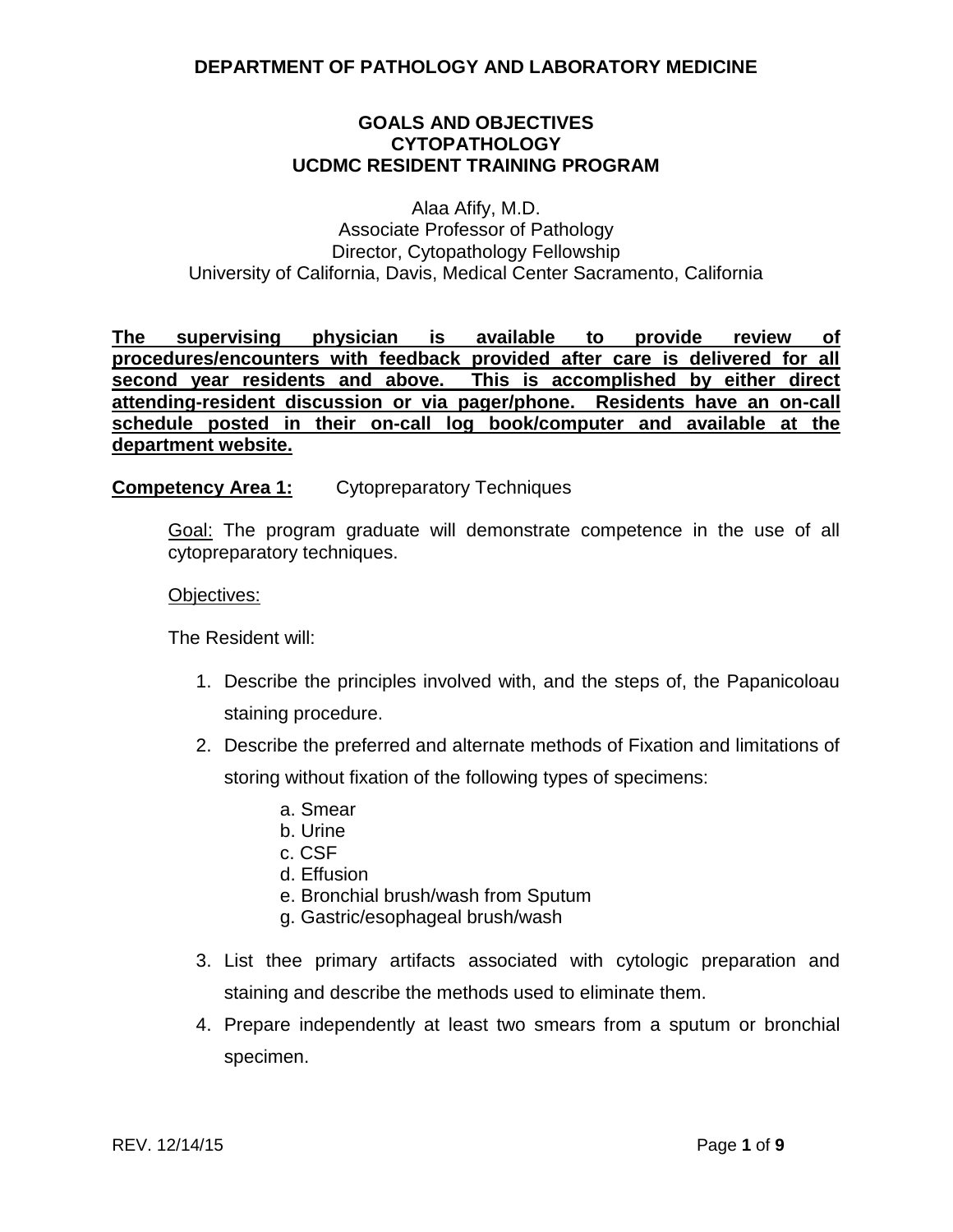- 5. Prepare independently at least one nuclepore filter, including filtering, staining and coverslipping.
- 6. Prepare independently at least one cell block.
- 7. Prepare independently buccal smear for Barr body determination staining and coverslippling.
- 8. Prepare independently at least one thin needle aspiration (may be of surgical or autopsy material).
- 9. Prepare independently at least three touch preparations (may be of surgical or autopsy material).
- 10.Set up staining sequence "from scratch" and perform stain or at least 10 gynecologic slides. Read and report these cases.

# **Competency Area 2:** Morphologic Identification

Goal: The program graduate will demonstrate competence in the correct morphologic identification process for the female genital tract, respiratory system, genitourinary system, serous cavity fluids, gastroesophageal tract, breast and miscellaneous specimens.

### Objectives:

The Resident will:

- 1. Identify from specimens and describe the hormonal patterns of the following in gynecological specimens:
	- a. Normal menstrual cycle
	- b. Post-menopausal, pre-pubertal, pregnancy and abortion
	- c. Menstrual and endocrine disorders
	- d. Effects of hormonal therapy:
		- 1) Estrogen
		- 2) Progesterone
		- 3) Corticosteroids
- 2. Identify from specimens the following cell types and list the characteristics of each in gynecological specimens: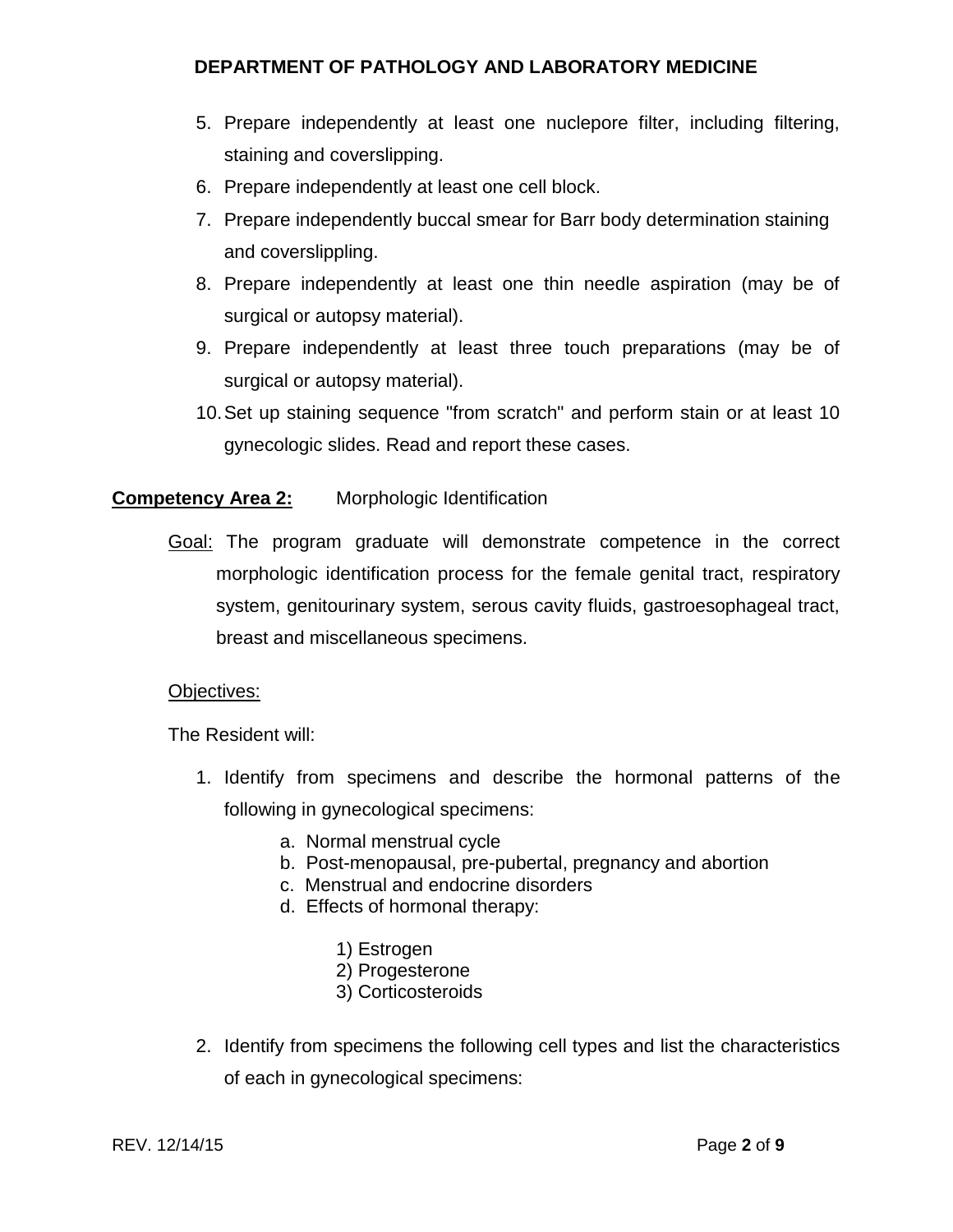- a. Parabasal, intermediate, superficial cells
- b. Endocervical cells
- c. Endometrial glandular cells
- d. Endometrial stromal cells (deep, superficial)
- e. Histiocytes
- f. Leukocytes
- g. Bacteria
- h. Yeast
- i. Trichomonads
- j. Spermatozoa
- 3. Identify from specimens and describe the cellular patterns of the following

in gynecological specimens:

- a. Trichomoniasis
- b. Candida infection
- c. Herpes infection
- d. Follicular cervicitis
- e. Reactive/repair change
- f. Atypical squamous cells of undetermined origin
- g. Radiation changes
- h. HPV changes
- i. LSIL, HSIL
- j. Invasive squamous cell carcinoma
- k. Metastatic carcinoma
- l. Endocervical adenocarcinoma
- m. Endometrial adenocarcinoma
- 4. Determine adequacy of a cervical/vaginal smear and define:
	- 1. Satisfactory for evaluation
	- 2. Satisfactory but limited
	- 3. Unsatisfactory
- 5. Provide recommendations for follow-up according to current NCI Guidelines for:
	- a. ASCUS, favor inflammation
	- b. ASCUS, favor SIL
	- c. LSIL
	- d. HSIL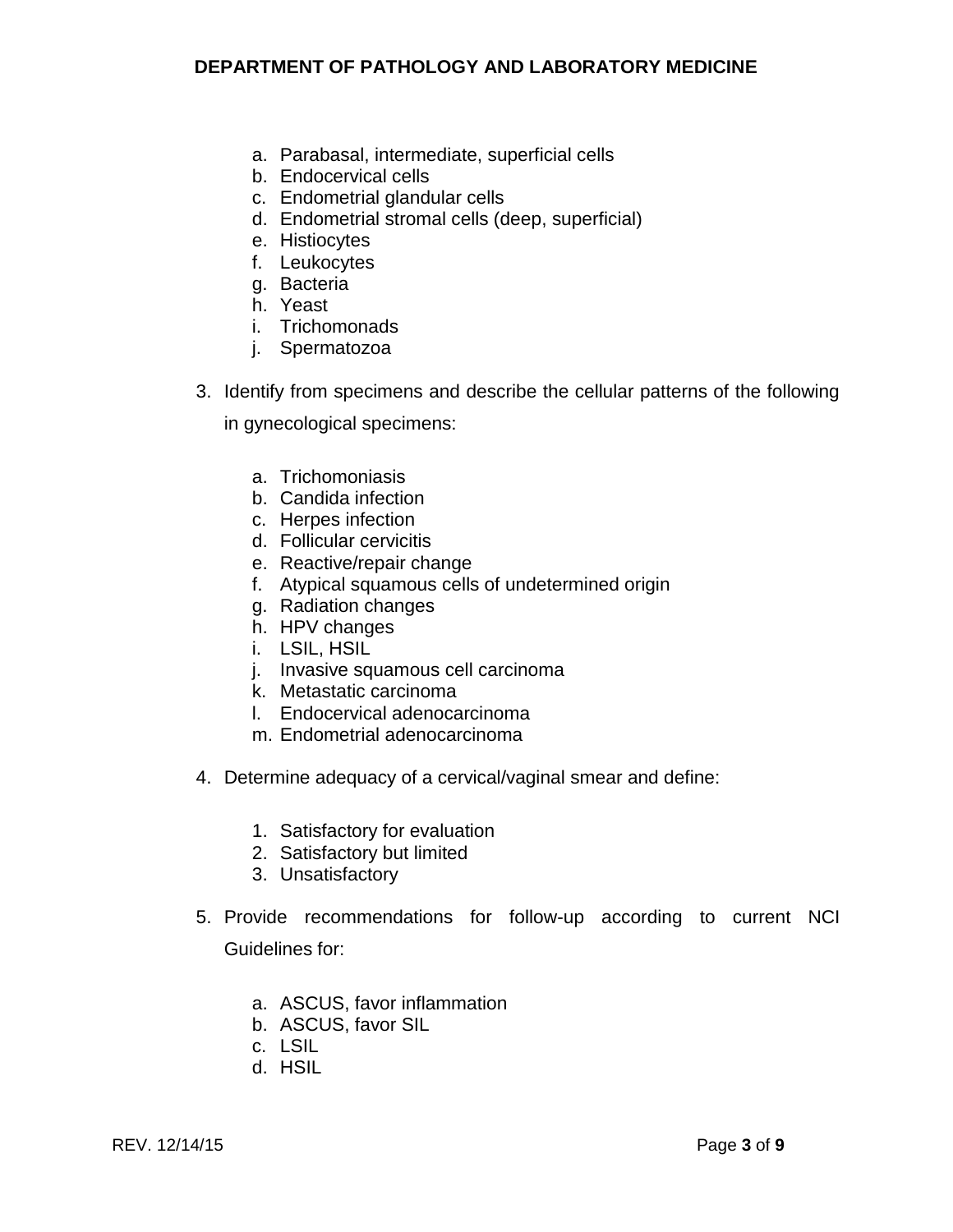- 6. Identify from a specimen the following elements which may be found in respiratory specimens and describe the major characteristics of each:
	- a. Squamous cell
	- b. Alveolar macrophage
	- c. Bronchial columnar epithelial cell
	- d. Fungus (aspergillus, histoplasmosis)
	- e. Curschmann's spirals
	- f. Asbestos/ferruginous bodies
- 7. Identify from a respiratory specimen and describe th.e cellular patterns of
	- t.\_e following:
		- a. Viral changes (herpes, CMV)
		- b. Nonspecific viral changes reactive epiLl1elium c. Bronchial hyperplasia
		- c. "Normal" squamous metaplasia
		- d. Atypical squamous metaplasia
		- e. Squamous cell carcinoma
		- f. Adenocarcinoma
		- g. Large cell undifferentiated carcinoma
		- h. Small cell undifferentiated carcinoma
		- i. Metastatic malignancies
- 8. Identify from a specimen the following elements which may be found in

genitourinary samples and describe the major characteristics of each:

- a. Transitional cells
- b. Fungus
- c. Casts, crystals, bacteria
- 9. Identify from a urinary specimen and describe the cellular patterns of the following:
	- a. Viral changes
	- b. Radiation changes
	- c. Repair
	- d. Chemotherapy changes
	- e. Carcinoma in-situ
	- f. Transitional cell carcinoma
	- g. Adenocarcinoma
	- h. Squamous cell carcinoma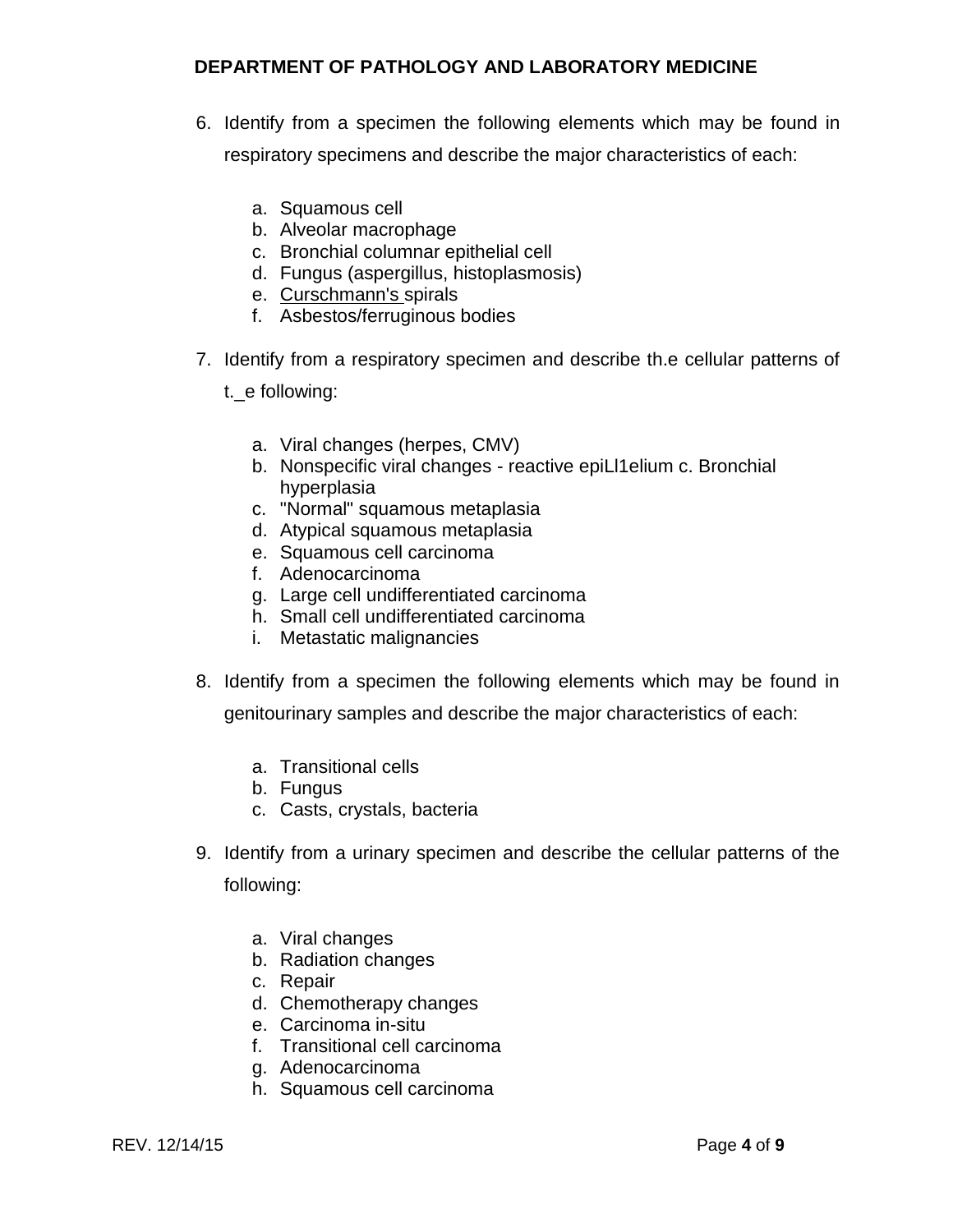- 10.Describe pitfalls in diagnosis of transitional cell carcinoma and importance of collection source in urinary specimen.
- 11.Identify from a specimen the following elements which may be found in serous effusions and describe the characteristics of each:
	- a. Mesothelial cells
	- b. Histiocytes
	- c. Asbestos/ferruginous bodies
- 12.Identify from an effusion specimen and describe the cellular patterns of the following:
	- a. Reactive mesothelial cells
	- b. Malignant mesothelioma
	- c. Metastatic carcinoma
	- d. Lymphoma/Leukemias
- 13.Identify from a specimen and describe the following cell types that may be found in gastric or esophageal samples and describe the characteristics of each:
	- a. Squamous cell
	- b. Gastric or columnar epithelial cell
- 14.Identify from a GI specimen and describe the cellular patterns of the following:
	- a. Viral changes
	- b. Barrett's esophagus
	- c. Squamous cell carcinoma
	- d. Adenocarcinoma
- 15.Identify from a specimen the following elements which may be found in breast secretions/aspirations and describe the characteristics of each:
	- a. Ductal lining cells
	- b. Apocrine metaplastic cells
	- c. "Foam" cells (histiocytes)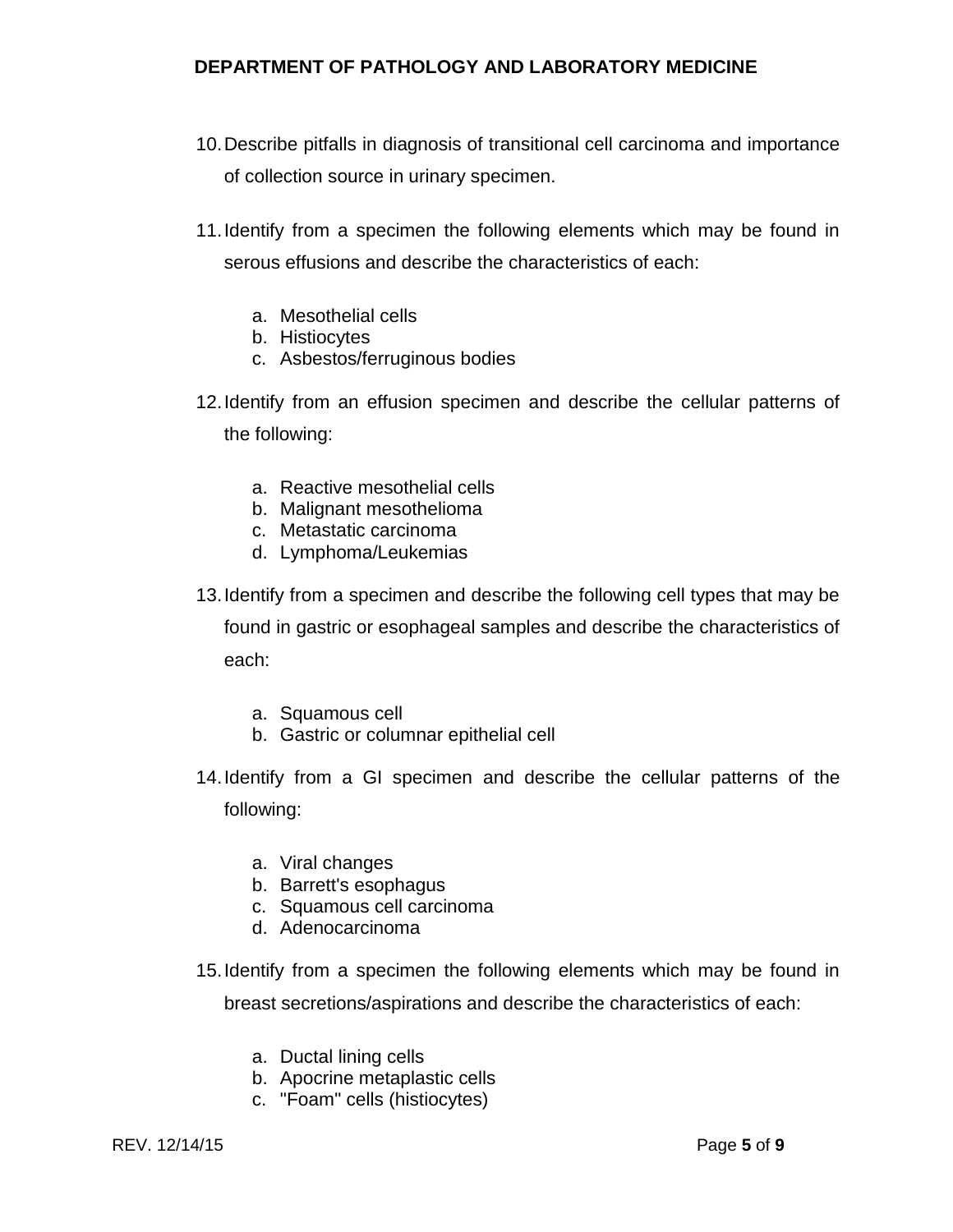- d. Ductal hyperplasia
- 16.Identify from a breast specimen and describe the following in terms of clinical manifestations, patient's history, gross appearance of fluid obtained and cellular features:
	- a. Fibroadenoma
	- b. Intraductal papilloma
	- c. Fibrocystic disease
	- d. Carcinoma, ductal, lobular and carcinomas of special type

17.List the cells which would be seen from common benign and malignant lesion from the following FNAs of:

- a. Thyroid
- b. Lymph nodes
- c. Lung
- d. Liver
- e. Kidney
- f. Adrenal
- g. Retroperitoneal masses
- h. Breast

18.Describe diagnostic pitfalls for lesions in each of the organs in #17.

### **Competency Area 3:** Consultation

Goal: The program graduate will demonstrate competence in the role of the consultant to primary physicians.

#### Objectives:

The Resident will:

- 1. Prepare concise written cytology reports which communicate accurately essential diagnostic information in accordance with Departmental standards.
- 2. Discuss diagnostic problems with clinicians and suggest appropriate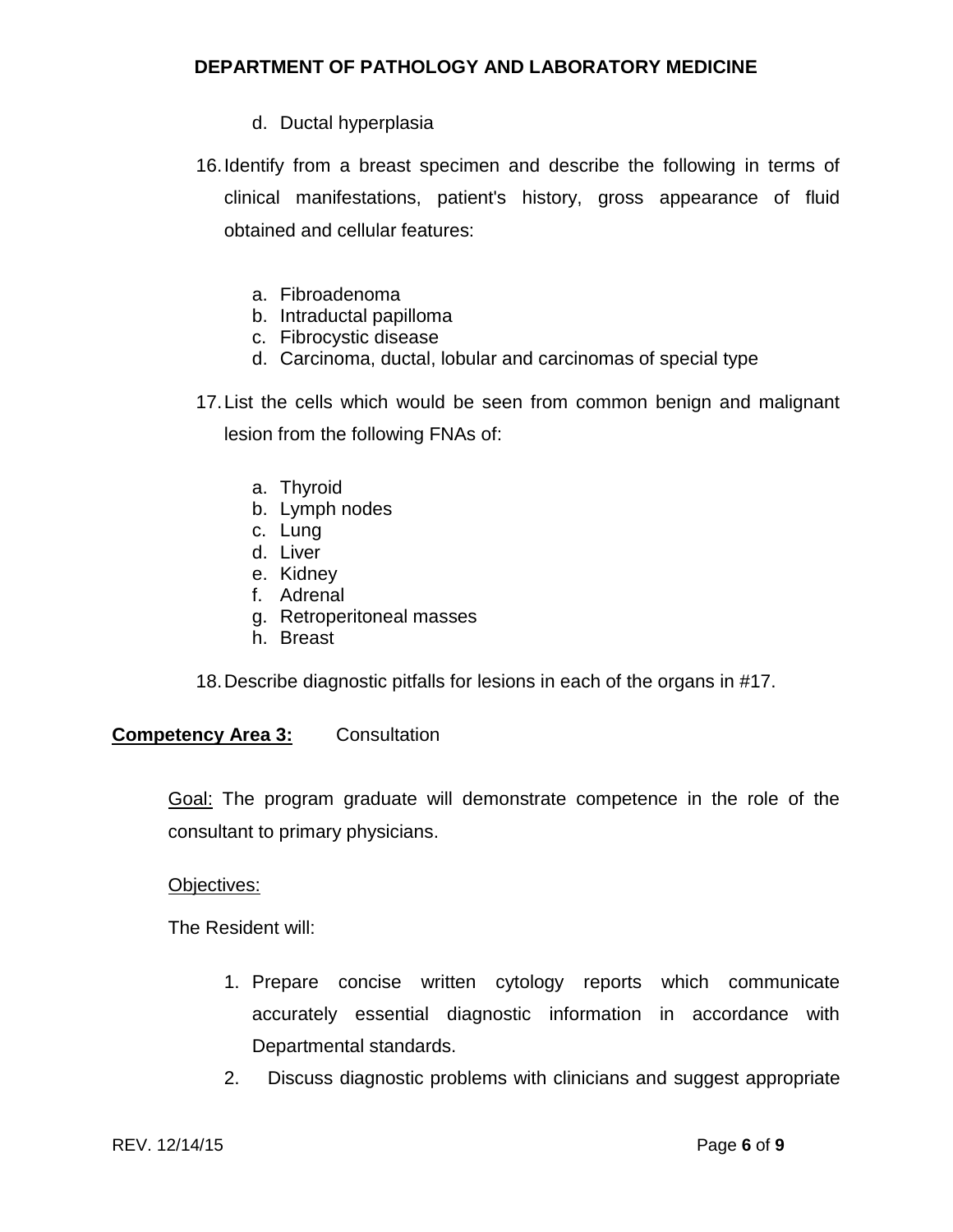follow-up procedure, in an appropriate and timely fashion.

- 3. Provide recommendations for appropriate follow-up or additional diagnostic procedures.
- 4. Perform FNAs on patient referred by clinicians and communicate results.
- 5. Function as consultant to other pathologists in an appropriate way.

# **Competency Area 4:** Management

Goal: The program graduate will demonstrate competence in all aspects laboratory management relative to cytopathology including CDC/CAP accreditation standards, CLIA regulations, and quality control systems.

Objectives:

The Resident will:

- 1. Perform a CDC/CAP accreditation analysis of the Cytology Laboratory; report specific deficiencies and suggest improvements in writing.
- 2. Describe in detail the quality control system used in the Cytology Laboratorj in terms of:
	- a. CAP/HCFA/CDC requirements
	- b. CLIA regulations on workload limitations, required correlation reports for gynecological and non-gynecological cytology and cytotechnologist performance

Educational Experiences in Cytopathology: See attached "Performance Criteria and Responsibilities." "

Recommended References for Cytopathology:

- 1. Bibbo M. Comprehensive Cytopathology. Phil. WB Saunders, 1991.
- 2. Kurman RJ, Solomon D. The Bethesda System. New York. Springer-Verlag, 1994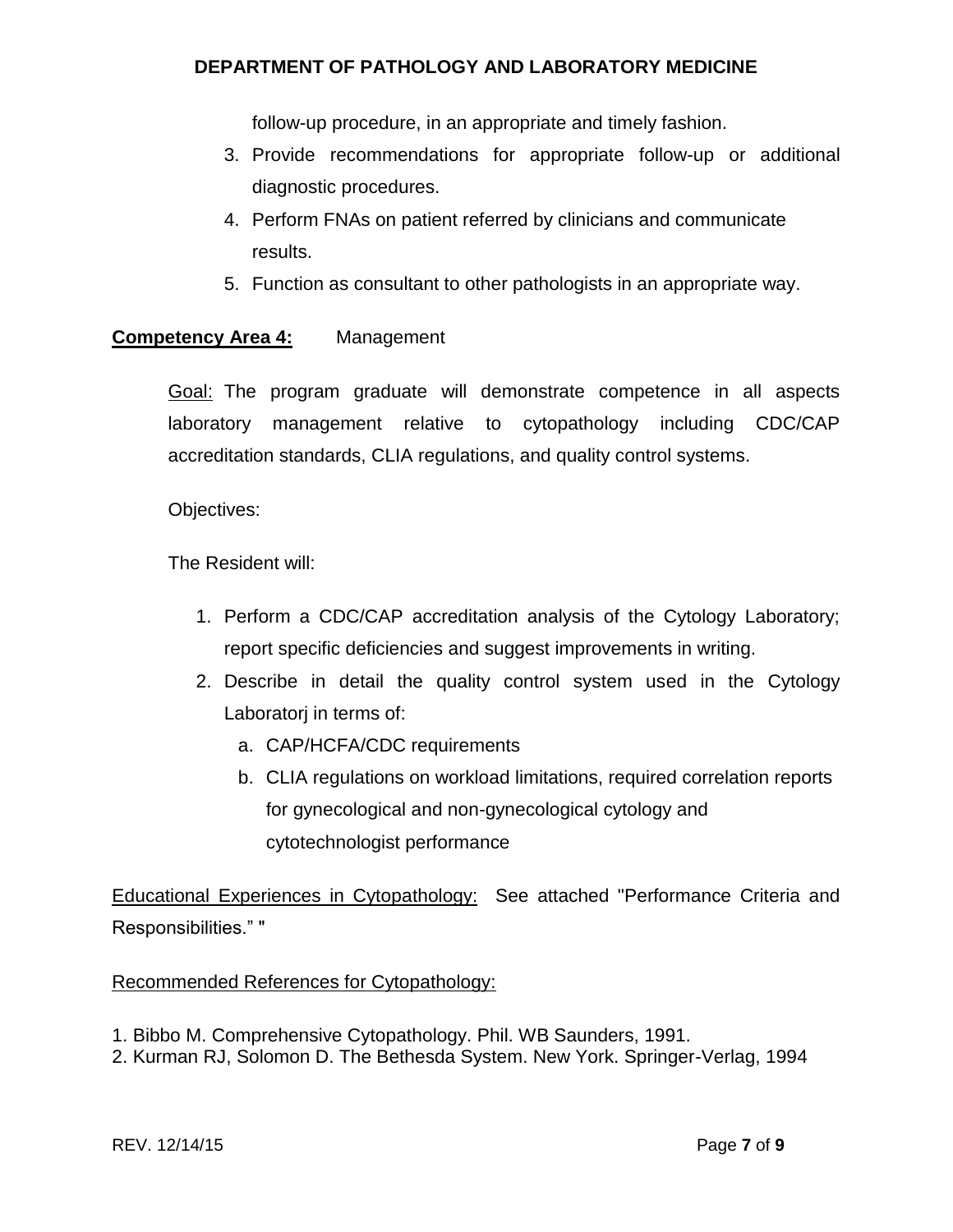CORE COMPETENCIES, Cytopathology Service: 1- PATIENT CARE*:*

Resident will show proficiency in area 2 of the Goals and Objectives.

#### 2 – MEDICAL KNOWLEDGE

Residents will show proficiency in area 3 of Goals and Objectives.

# 3 – PRACTICE-BASED LEARNING

Residents will be expected to present interesting cases at extra departmental conferences and read appropriate literature.

- 4 INTERPERSONAL COMMUNICATION SKILLS Residents will show proficiency in area 3 of Goals and Objectives
- 5 PROFESSIONALISM

At all times exhibit professional, ethical behavior.

### 6 - SYSTEM- BASED PRACTICE

Residents will show proficiency in area 5 of Goals and Objectives.

GOALS AND OBJECTIVES (GRADED RESPONSIBILITY) 1-4 YR RESIDENTS, Cytopathology Service:

### *FIRST ROTATION*

- 1. Understand general concepts of cytology practice and procedure.
- 2. Observe FNA's , Cell prep and cytology procedures.
- 3. Dual sign-out with fellow/faculty.
- 4. Learn basics of an appropriate cytology report.

### *SECOND ROTATION:*

- 1. Take appropriate H&P.
- 2. Perform FNA with guidance and supervision.
- 3. Preview cases and order appropriate ancillary studies.
- 4. Generate reports alone.

### *THIRD AND FOURTH ROTATIONS:*

1. Perform FNA/H&P with minimal supervision.